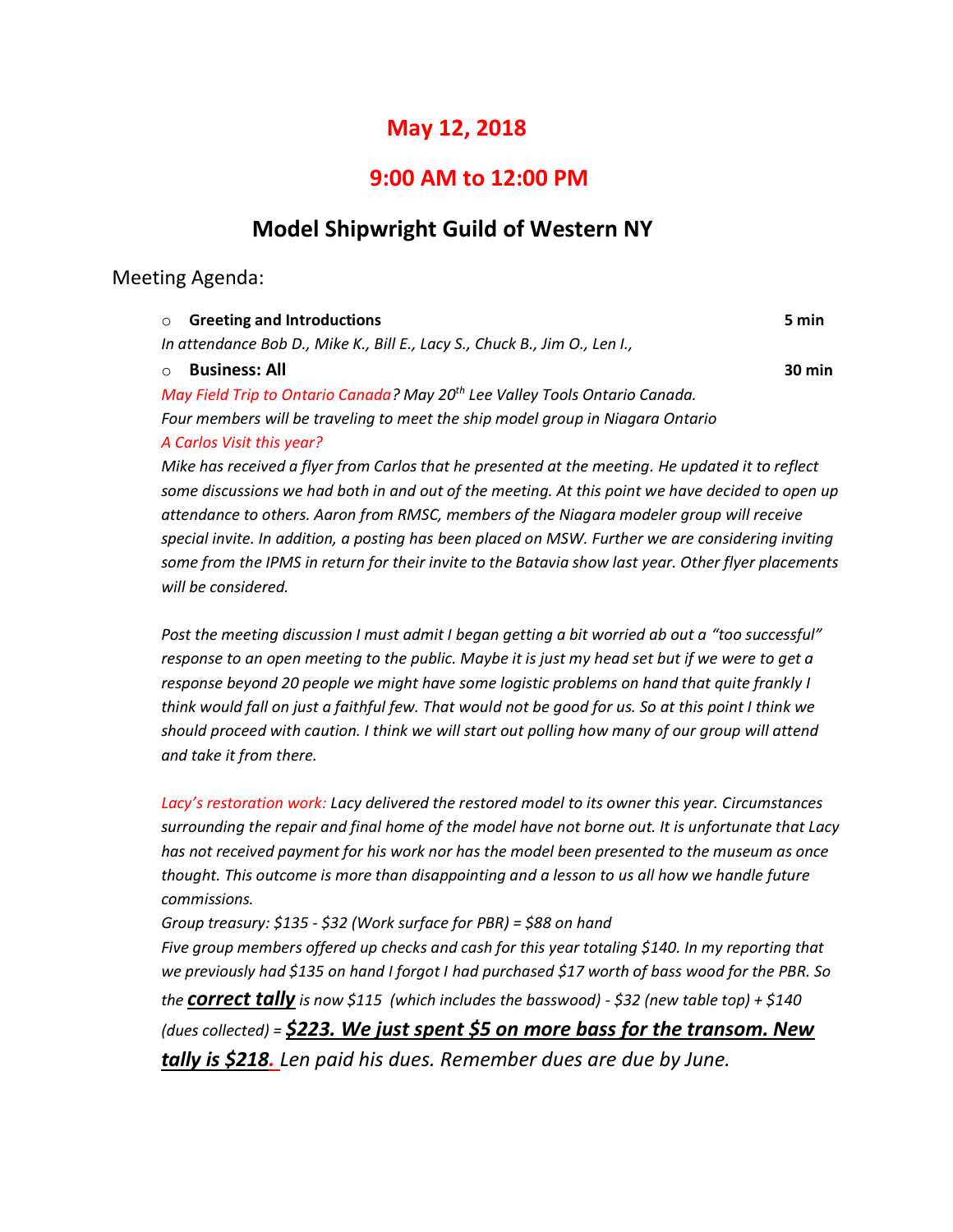## o **Building a Rigging Block Tumbler: Lacy Smith 20 min**

*Lacy has been working on his version of a block tumbler as he finds his Model Expo version lacking. He has gone through a number of iterations and has been trying out suggestions and tips from the developer of the MSW version posted on our web site. We will all profit from his work and should be able to build our own as he is using "off the shelf" elements.*

*Lacy is on his second or third iteration of a block sander. He showed us his latest version which we all agreed was a vast improvement over the commercial one available. He has employed off the shelf components and materials to build the one shown in the picture. Here is how he did it.*

*Using a common 2" PVC pipe "slip" connector (no internal stop ring) he added home made end caps that he turned down on his lathe. In each end cap he bored a receiver hole for ¼" diameter bronze bushings. Sand paper was glued internally on end caps as well as the ID of the coupling. His armature is fashion on a ¼" brass rod that extends through the entire assembly. Onto the brass rod he has assembled 2 paddle elements to which is added sandpaper flaps. He found that he needed to add a stiffener of rubber behind the sandpaper as it alone deformed too much upon use. Once assembled and secured (the 2 rubber bands wrap around the end caps) he attaches it to a hand drill and rotates them blocks at relatively slow speed for about 15 seconds.*

Lacy wants to improve the design and possibly make the unit bigger in diameter and *utilize 4 flappers instead of 2. Nice execution Lacy! We await your next version.*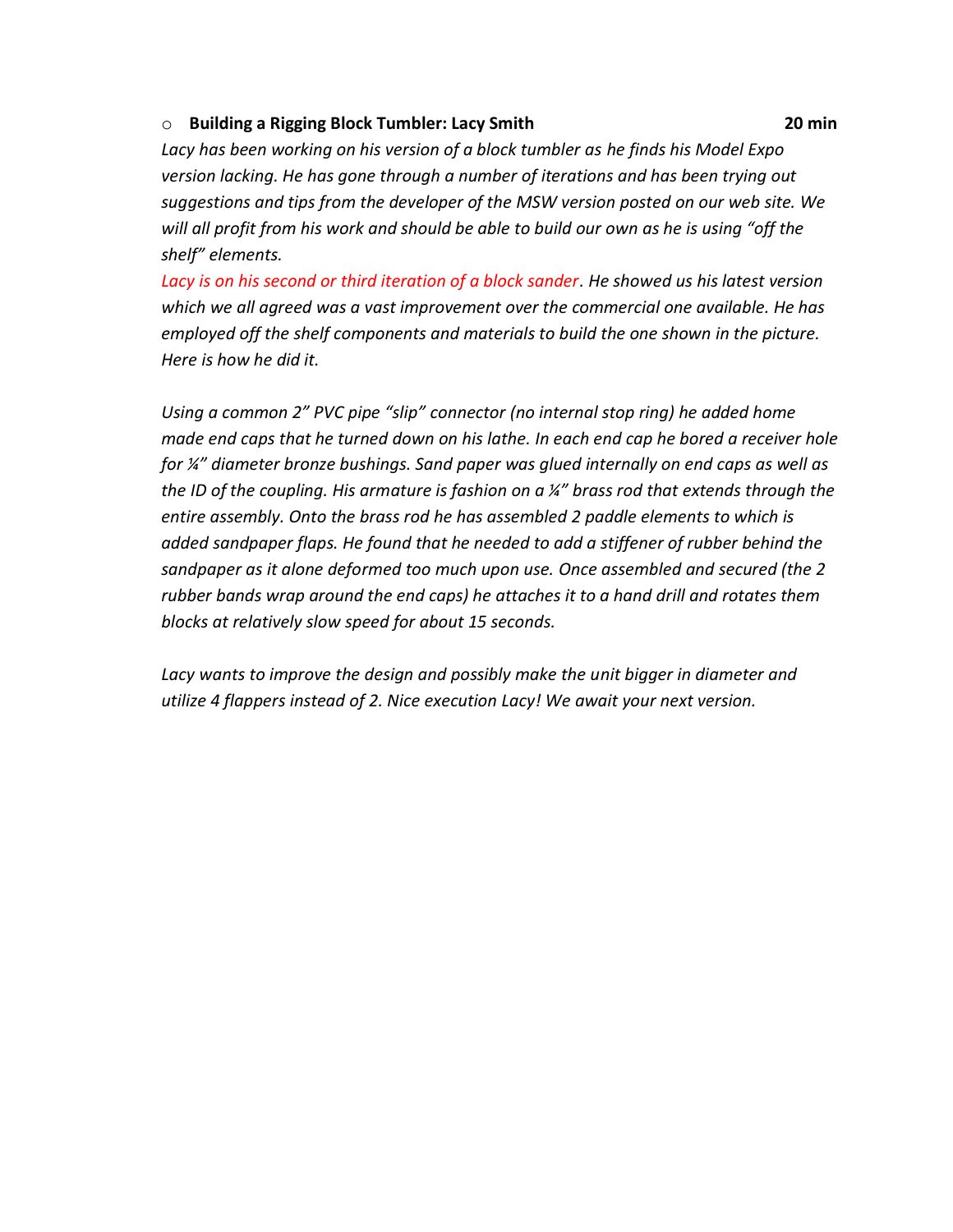

### o **Half Hull Models; Background & Methodology 25min**

*Joe has put together a presentation of modeling half hulls. A pleasant and satisfying alternative in ship modeling. Those of you who have done this type of modeling are encouraged to join in and share you experiences and methods. The combination of all the input will become a shop note or point of interest for our web site.*

*Joe provided an engaging presentation on half hull modeling as he understands it and from his build of 8 or so models from tutoring he received from Rob Napier in the 1980's. I say engaging because the group was very interactive in discussing the subject. That was rewarding in itself!*

*A PDF of the presentation will be placed on our web site and if there is interest in the future we may even hold a workshop for the membership*

#### o **Group Build of the Museum's River Patrol Boat: Volunteers Balance of meeting**

The remainder of the meeting will be devoted to moving the project forward. Jim O'Connell and I have faired about 70% of the bulkheads and we have even mounted some aft planking. Jim is working on transom framing, off line, as we have come up with a better way to do it. Hopefully